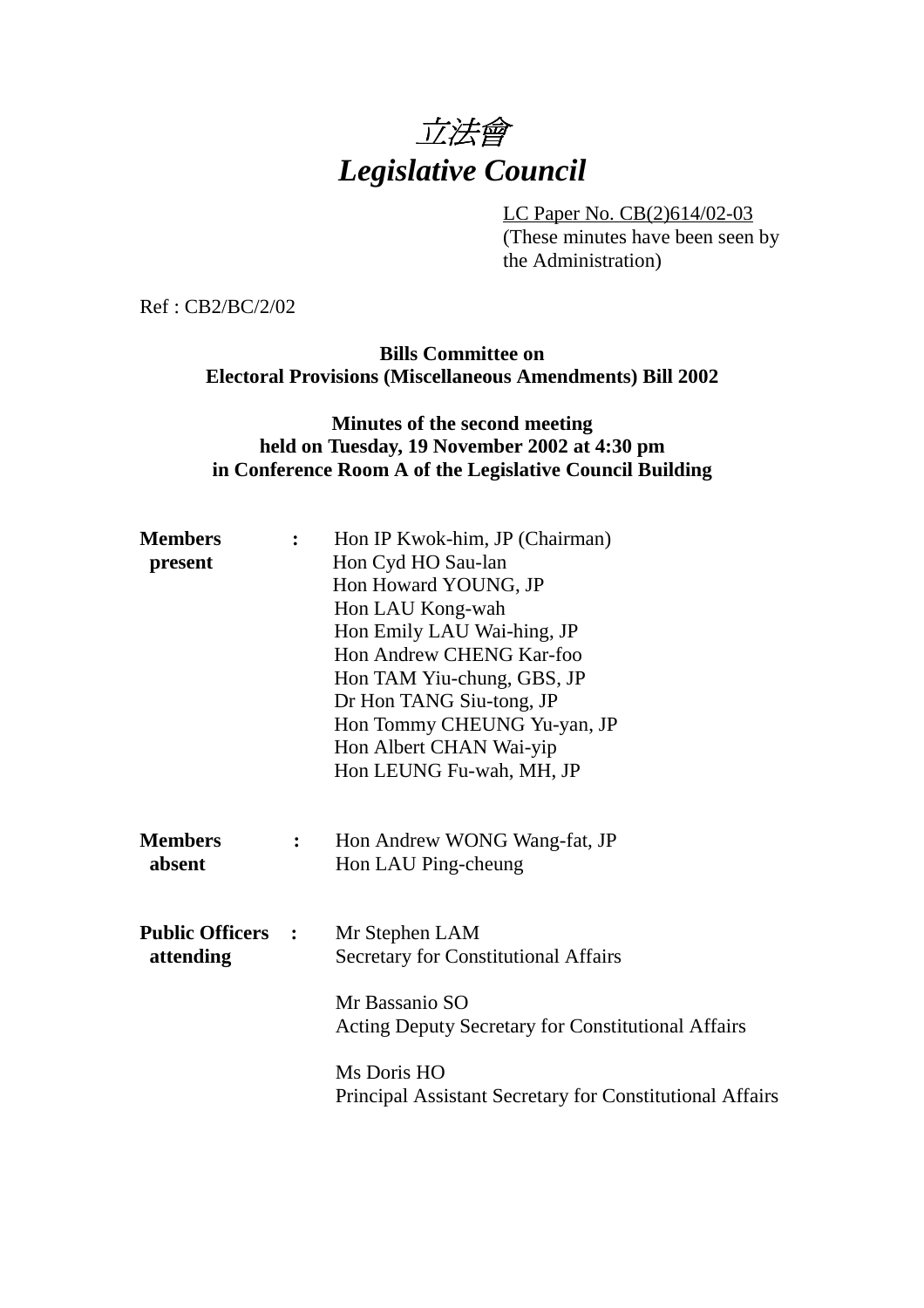|                               |                | Ms Phyllis KO<br><b>Senior Assistant Law Draftsman</b>                  |
|-------------------------------|----------------|-------------------------------------------------------------------------|
|                               |                | Mr Alan CHONG<br><b>Government Counsel</b>                              |
|                               |                | Miss Katy FONG<br><b>Assistant Secretary for Constitutional Affairs</b> |
| <b>Clerk</b> in<br>attendance | $\ddot{\cdot}$ | Mrs Percy MA<br>Chief Assistant Secretary (2)3                          |
| <b>Staff</b> in<br>attendance |                | Mr Arthur CHEUNG<br>Senior Assistant Legal Adviser 2                    |
|                               |                | Mr Paul WOO<br>Senior Assistant Secretary (2)3                          |

#### Action

### **I. Meeting with the Administration**

The Bills Committee deliberated (index of proceedings attached at **Annex**).

Proposed increase in the number of elected seats of District Councils (DC) (LC Paper No. CB(2)391/02-03(01))

2. Secretary for Constitutional Affairs (SCA) explained the Administration's position that it was not justified to add one elected seat to Sha Tin DC.

3. Mr Albert CHAN said that having regard to the projected population figures of the new towns as at June 2003 and the population quota of DCs, he was of the opinion that the number of elected seats for Islands DC should be increased by two to cater for the population increase in Tung Chung New Town. The number of elected seats for Yuen Long DC should be increased by nine because of the population increase in Tin Shui Wai.

4. SCA said that with the increase of elected seats proposed by the Administration, the average population size per constituency in Tung Chung, Tin Shui Wai and Tseung Kwan O would be about 20 200, 21 000 and 20 600 respectively by June 2003, which was within the acceptable range of deviation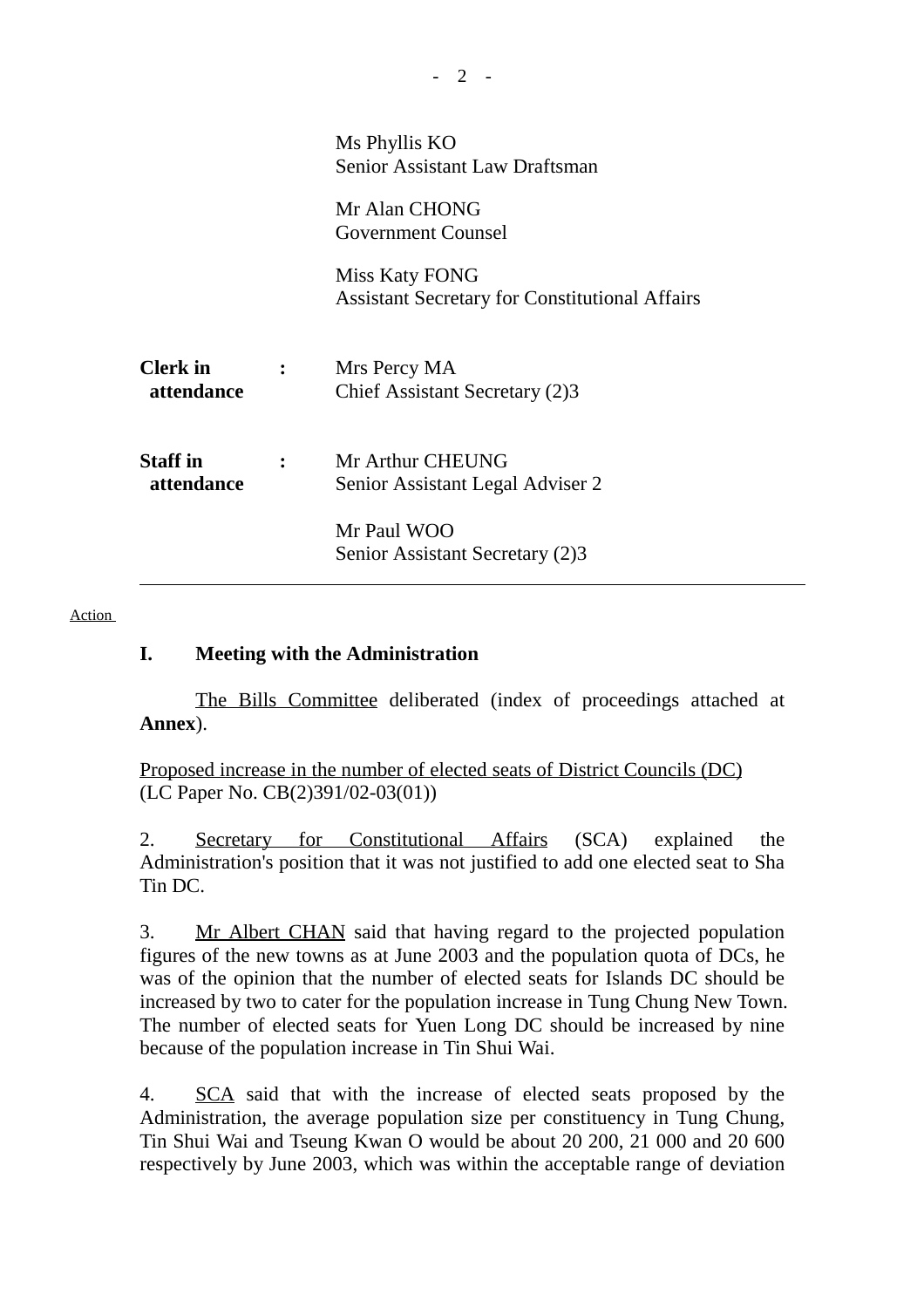$\mathfrak{Z}$ 

#### Action

from the population quota. He added that the Administration's proposals were accepted by the relevant DCs when they were consulted on the proposals.

- 5. The Administration was requested to provide
	- (a) the projected population of Tung Chung New Town by June 2003 with a breakdown on the number of households in each of the new housing developments such as Yat Tung Estate (逸東邨), Carribean Coast (映灣園), Coastal Skyline (藍天海岸) and Seaview Crescent (海堤灣畔); and
	- (b) information on the population and the percentage deviation from the population quota in respect of individual constituencies in Yuen Long DC as at March 1999.

# Delineation of constituency boundaries

6. In response to Mr Albert CHAN's question on how to ensure the independence of EAC in delineating constituency boundaries, Senior Assistant Legal Adviser (SALA) said that Part V of the Electoral Affairs Commission Ordinance (EACO) provided for the power of the Electoral Affairs Commission (EAC) to make recommendations to the Chief Executive for the delineation of DC constituencies. Section 20 of EACO specified the criteria for making recommendations. Provisions on declaration of constituencies were set out in section 6 of the District Councils Ordinance.

7. SCA said that in making its recommendations on constituency boundaries, EAC was required to follow the number of elected seats specified in respect of each DC in the District Councils Ordinance. EAC would conduct public consultation on its draft proposals before finalizing its recommendations.

8. Mr LAU Kong-wah and Mr Andrew CHENG reiterated the concern that if the number of elected seats for DCs with population growth remained unchanged, the boundaries of the existing constituencies might have to be redrawn by EAC, thus affecting the established integrity of the community and the services provided by DC members to their constituents.

9. SCA said that the Administration was aware of members' concern about delineation of constituency boundaries in certain DCs. He said that the EAC should be aware that the proposed increase in the number of elected seats for the three districts had been made in response to public views about the need to address the growth in population of the respective new towns. It was up to the EAC to recommend delineation of boundaries for specific constituencies. He undertook to convey members' concern to EAC. In response to the request of the Chairman, SCA agreed to repeat his undertaking in his speech at the

Admin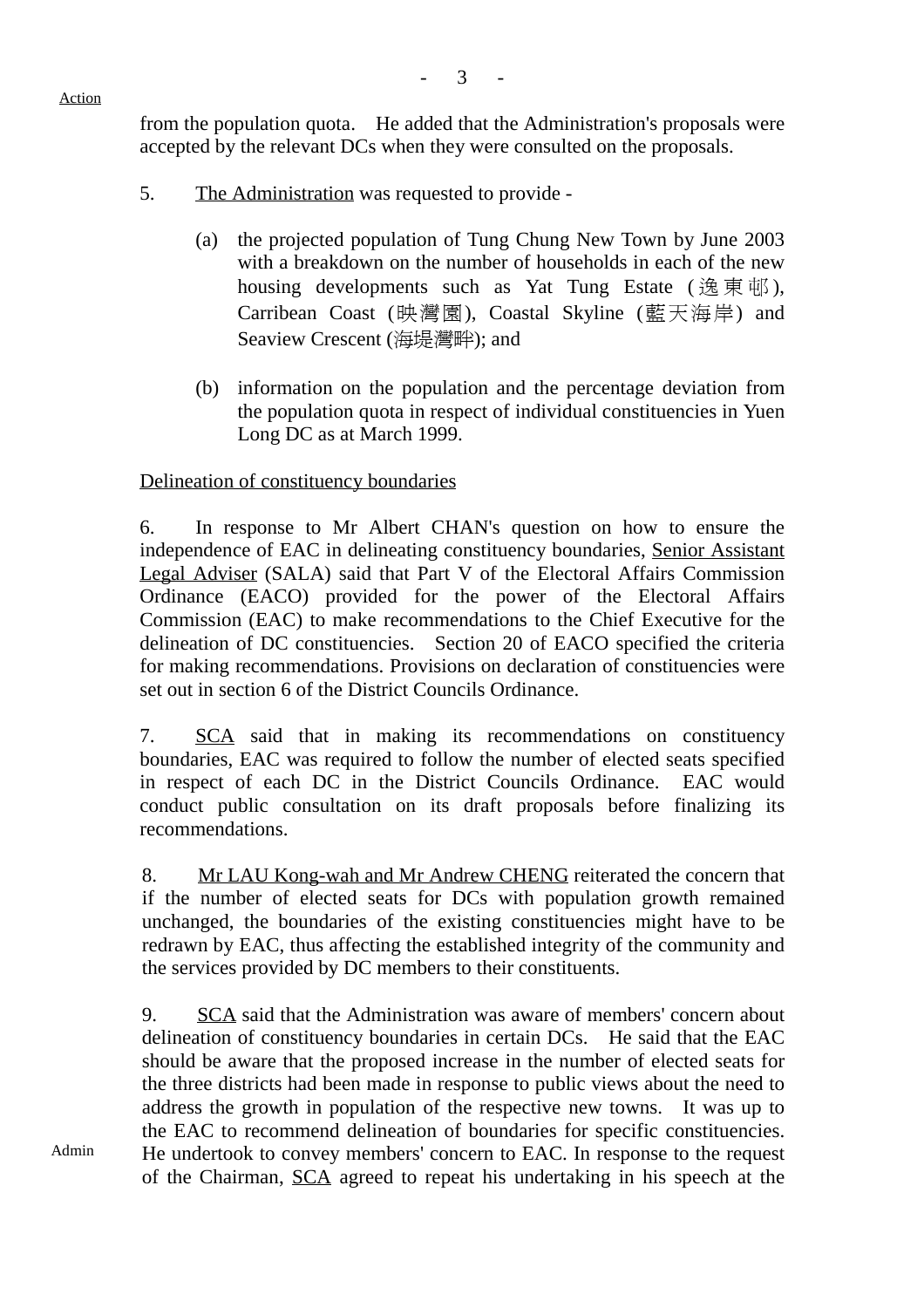#### Action

resumption of the Second Reading debate on the Bill.

Clause by clause examination of the Bill (LC Paper No. CB)288/02-03(02))

*Clause 4 - Electoral Registration Officer to compile and publish electoral registers*

10. SALA pointed out that there were cross references in subsidiary legislation made by the EAC under the EACO to section 32(1) of the Legislative Council Ordinance (LCO). He asked whether consequential amendments should be introduced to subsidiary legislation to include references to both sections  $32(1)$  and  $32(1)$ , with the introduction of a new section 32(1A) to LCO. SCA said that the amendments were technical in nature. He added that after the enactment of the Bill, EAC would make an amendment regulation on voter registration for negative vetting of the Legislative Council in early 2003. This amendment regulation would cover the technical changes mentioned by SALA as well as other amendments consequential to the revision of the publication dates of electoral registers.

*Section 14(1)(f) of the District Councils Ordinance*

11. In response to Mr TAM Yiu-chung, SCA agreed to review the appropriateness of adopting "㆟民協商機構" in the Chinese translation of the above section of the District Councils Ordinance.

12. The Bills Committee completed scrutiny of the Bill clause by clause.

Committee Stage amendments (CSA) (Annex 6 in LC Paper No. CB(2)391/02-03(01))

13. The Bills Committee considered the CSA proposed by the Administration. The CSA provided for a commencement clause to the Bill.

Admin 14. Having regard to the comment of SALA on the Chinese version of clause  $1(3)$  in the proposed CSAs,  $SCA$  said that the Administration would provide a revised CSA for members' consideration.

> 15. Mr Albert CHAN said that he would move CSAs to increase the additional number of elected seats for Islands DC and Yuen Long DC to two and nine respectively.

### Legislative timetable

16. The Chairman said that the Bills Committee would report its deliberations to the House Committee on 6 December 2002 and recommend

Admin

Admin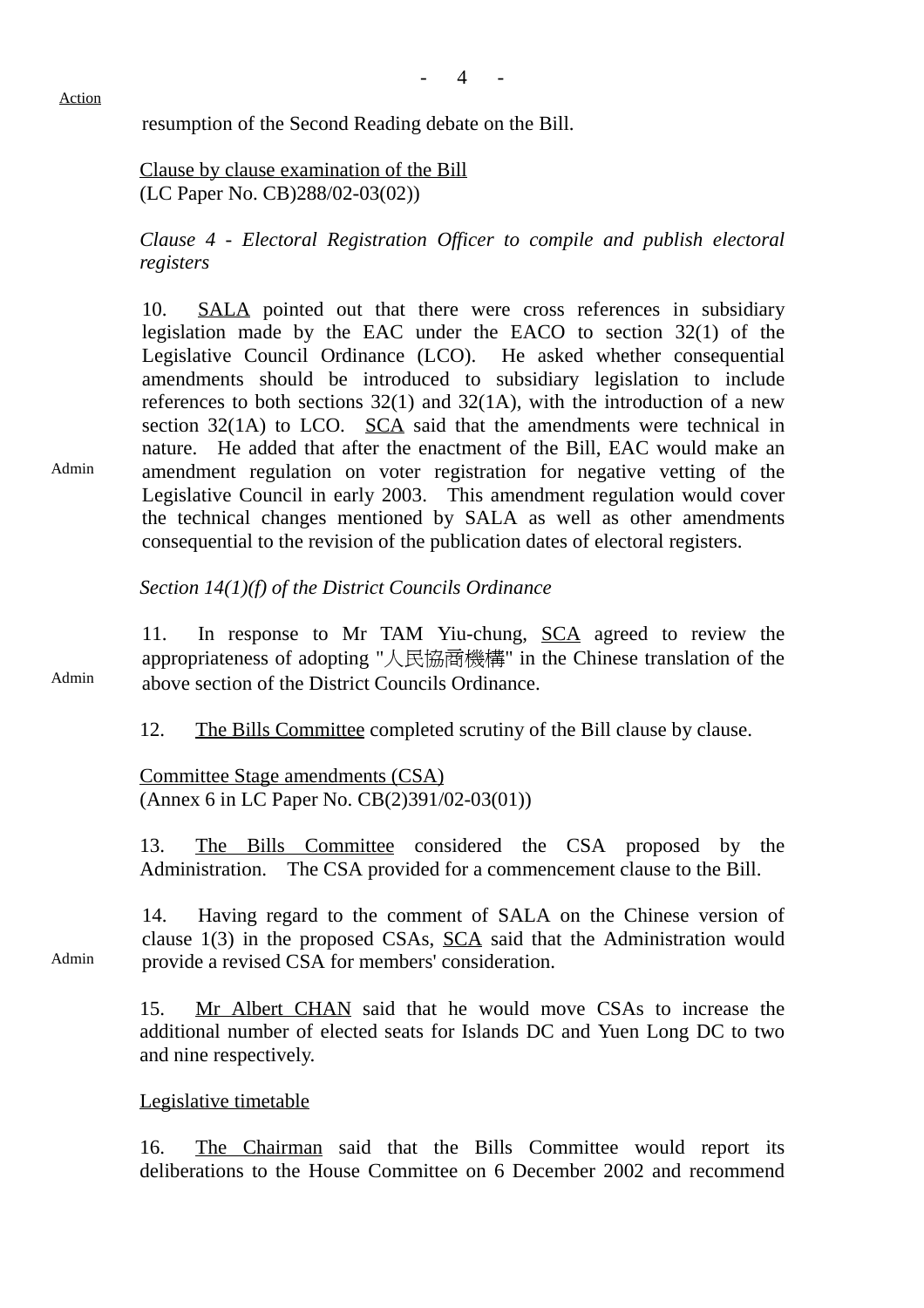Action

that the Second Reading debate on the Bill be resumed at the Council meeting on 18 December 2002. The deadline for giving notice of CSAs was 9 December 2002.

17. There being no other business, the meeting ended at 6:00 pm.

Council Business Division 2 Legislative Council Secretariat 9 December 2002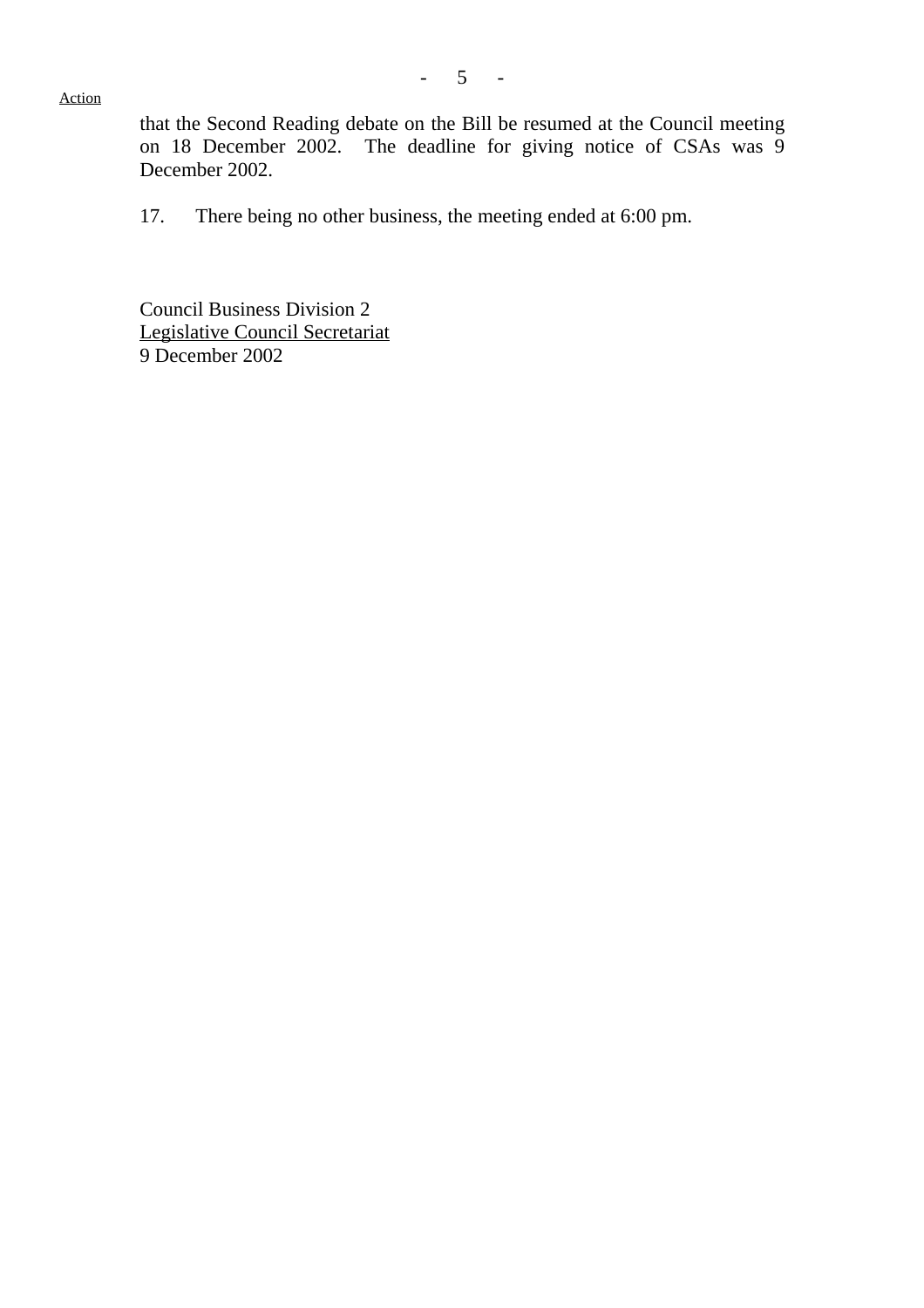# **Proceedings of the second meeting Bills Committee on Electoral Provisions (Miscellaneous Amendments) Bill 2002 Meeting on Tuesday, 19 November 2002 at 4:30 pm in Conference Room A of the Legislative Council Building**

| <b>Time marker</b> | <b>Speaker</b>                                     | Subject(s)                                                                                                                                                                                                                                           | <b>Action</b>                       |
|--------------------|----------------------------------------------------|------------------------------------------------------------------------------------------------------------------------------------------------------------------------------------------------------------------------------------------------------|-------------------------------------|
| 000001-000847      | Chairman<br>Admin                                  | Admin's response to the issues raised at<br>the meeting on 7 November 2002 (LC<br>Paper No CB(2)391/02-03(01))                                                                                                                                       | required                            |
| 000848-002218      | Mr Albert CHAN<br>Admin<br>Chairman                | Mr Albert CHAN's proposal to increase<br>the number of elected seats for Islands<br>DC and Yuen Long DC by two and nine<br>respectively to cater for the population<br>growth in the new towns                                                       |                                     |
| 002219-003300      | Mr Andrew CHENG<br>Admin<br>Chairman               | Importance of preventing the established<br>integrity of the community and the<br>services provided to the constituents<br>from being affected by redelineation of<br>DC constituency boundaries                                                     |                                     |
| 003301-004257      | Mr LAU Kong-wah<br>Admin<br>Chairman               | Concern about possible redemarcation of<br>constituency boundaries in Sha Tin,<br>including constituencies other than the<br>new towns, if the number of elected seats<br>for Sha Tin DC was not increased                                           |                                     |
| 004258-004544      | Admin<br>Dr TANG Siu-tong<br>Chairman              | Electoral Affairs Commission<br>The<br>(EAC) to be informed of the concern<br>raised by members of the Bills<br>Committee                                                                                                                            |                                     |
| 004545-004837      | Mr Tommy CHEUNG<br>Admin                           | Constituencies with population deviation<br>from the population quota by more than<br>25%                                                                                                                                                            |                                     |
| 004838-005534      | Mr Albert CHAN<br>Admin                            | Information on the population and the<br>percentage deviation from the population<br>individual<br>respect<br>of<br>quota<br>in<br>constituencies in Yuen Long DC as at<br>March 1999                                                                | Admin to provide the<br>information |
| 005335-010323      | Mr Albert CHAN<br><b>SALA</b><br>Chairman<br>Admin | Independence<br>of<br>EAC<br>(a)<br>in<br>delineating constituency boundaries<br>(b) Relevant<br>provisions<br>statutory<br>relating to the power of EAC to<br>make recommendations to the<br>Chief Executive on delineation of<br>DC constituencies |                                     |
| 010324-010618      | Mr LAU Kong-wah<br>Admin                           | How to ensure consistency in policy in<br>introducing changes to the number of<br>elected seats for DCs                                                                                                                                              |                                     |